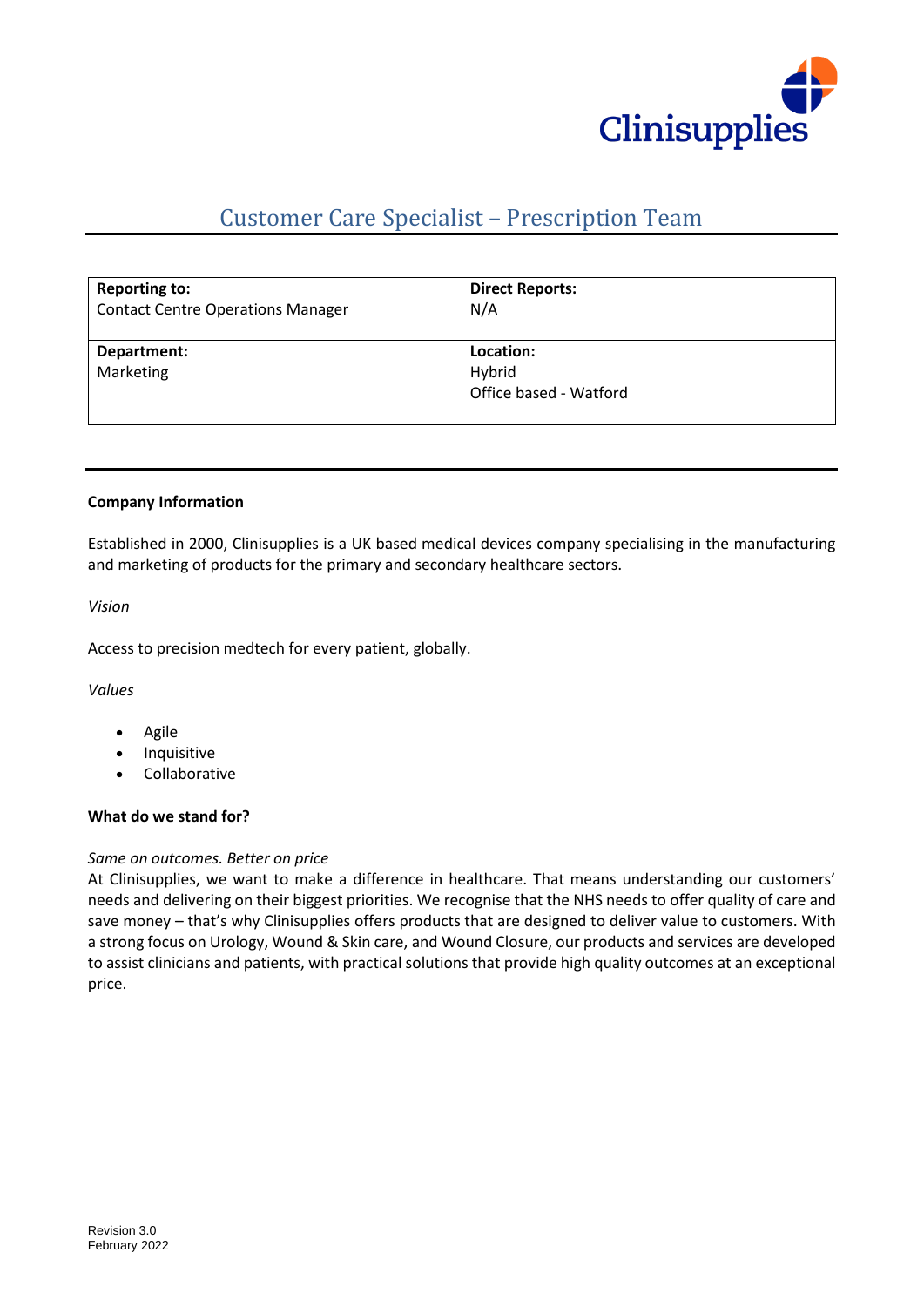## **Job Purpose**

As a Customer Care Specialist you will use our omnichannel service to register new customers, place orders, and answer order related queries. You will also play a role in processing and approving prescriptions as well as answering inbound and outbound calls in our Contact Centre.

## **Key Responsibilities**

Reporting directly to the Contact Centre Operations Manager you will be:

- Taking payments from customers for prescriptions via inbound and outbound calls
- Registering new customers to the home delivery service using our internal databases
- Chasing GP surgeries for outstanding customer prescriptions by phone or email
- Reviewing and approving orders/prescriptions received
- Matching dispatched items to orders/prescriptions received to claim from the NHS
- Processing paper prescriptions received
- Managing internal enquiries mailbox
- A Subject Matter Expert in established field
- Reporting from various internal databases
- Adhering to weekly schedules
- Attending various meetings/performance reviews/huddles/workshops/webinars
- Answering overflow inbound customer calls with varying topics
- Updating internal databases, abiding by GDPR regulations
- Monitoring stock levels, updating customers and internal key stakeholders
- Working collaboratively to ensure all Contact Centre service levels are achieved in line with agreed KPI's

## **Experience and Skills Required**

- Process driven
- Good literacy and numeracy to GCSE 'O' level
- Intermediate IT skills (Microsoft Office)
- Excellent organisation skills
- Ability to prioritise workload
- Good communication skills written and verbal
- Excellent telephone manner
- Excellent attention to detail
- Excellent data input and ability to analyze data
- Ability to use multiple systems at one time
- Can multi-task in a fast paced customer service environment
- Passion for Delivering Excellence in Customer Service